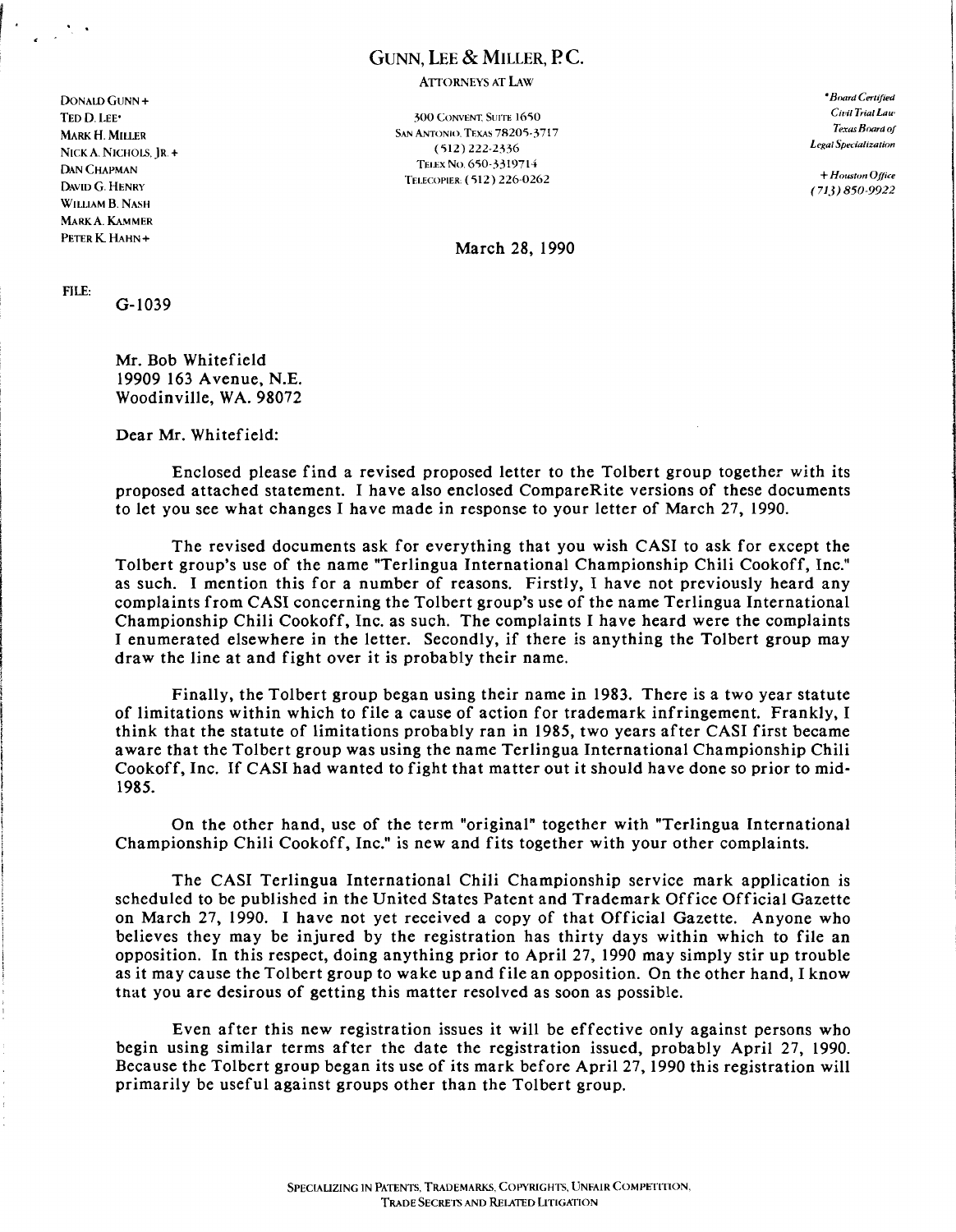While I will be on my honeymoon through April 11, 1990, please feel free to contact Bill Nash, another attorney with the firm, who has the authority to revise these documents and send them out over my signature in my absence. hrough April 11, 1990, please feel free to<br>has the authority to revise these docume<br>e.<br>Sincerely,<br> $M_{\bullet}$  Mulle

 $\mathcal{A}^{\mathcal{A}}$ 

 $\sim$ 

Mark H. Miller

MHM/sg encls. casi\whitefield.ltr

•

 $\mathbf{v}$  .

 $\overline{\mathbf{C}}$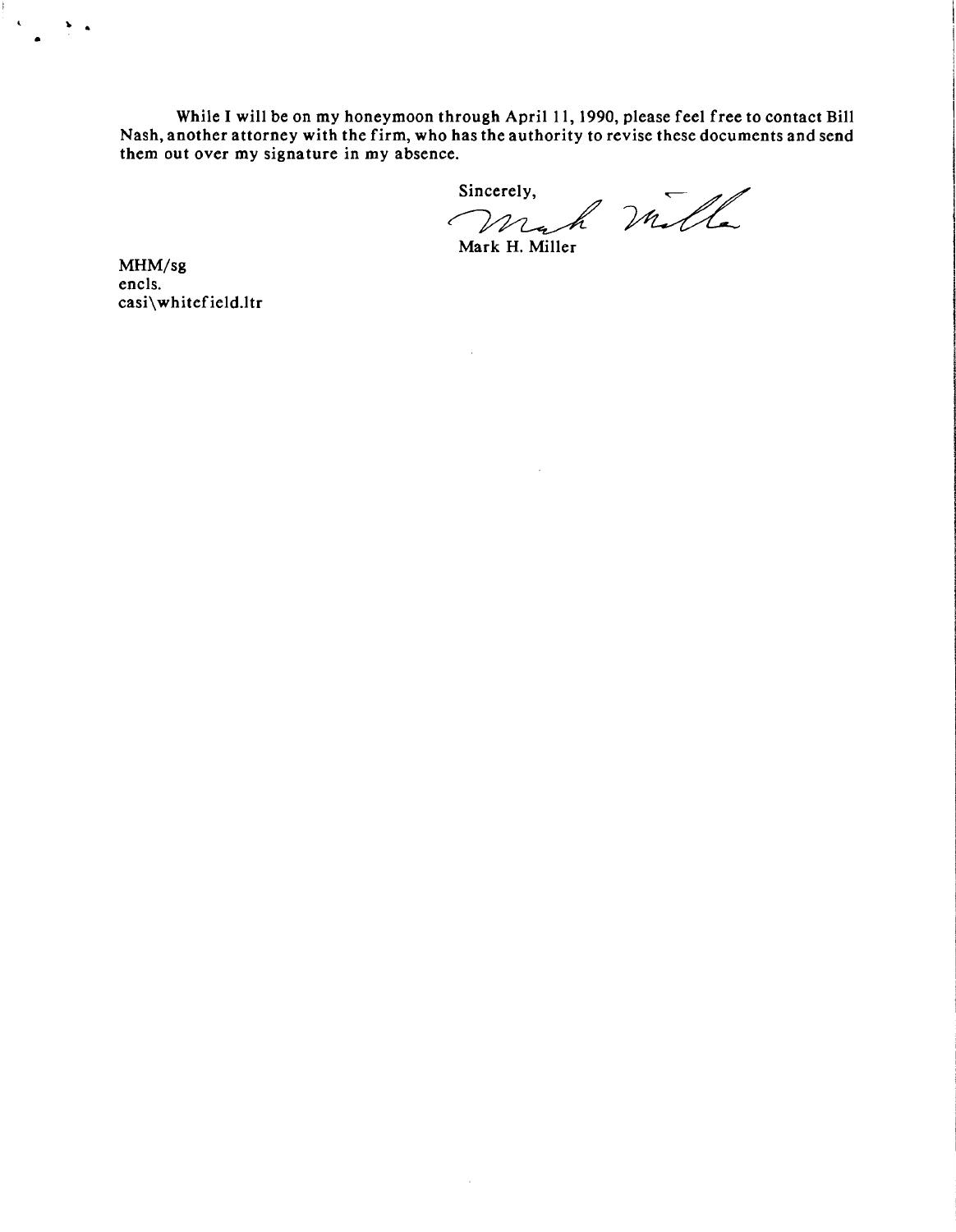## GUNN. LEE & MILLER. P.C.

**ATTORNEYS AT LAW** 

**300 CONVENT SUITE 1650 SAN ANTONIO. TEXAS 78205-3717**  $(512)$  222-2336 TELEX No. 650-3319714 TELECOPIER: (512) 226-0262

\*Board Certified Civil Trial Law Texas Board of Legal Specialization

 $+$  Houston Office  $(713)850-9922$ 

 $G-1039$ FILE:

DONALD GUNN  $\pm$ 

**MARK H. MILLER** 

**DAN CHAPMAN** 

DAVID G. HENRY

WILLIAM B. NASH MARK A. KAMMER PETER K. HAHN+

NICK A. NICHOLS IR  $+$ 

TED D. LEE<sup>+</sup>

March 28, 1990

DRAFT

TERLINGUA INTERNATIONAL CHAMPIONSHIP CHILI COOKOFF, INC. P.O. Box 617 Corsicana, TX 75110

Dear Sirs:

I represent the Chili Appreciation Society, Inc. (CASI).

A copy of a recent Terlingua International Championship Chili Cookoff, Inc. (the Tolbert group) advertisement is enclosed which describes and represents the Tolbert group's Terlingua chili cookoff as being the "original," "the 23rd annual," and "since 1967," and identifies the Tolbert group as "Original Terlingua International Championship Chili Cookoff,  $Inc$ <sup>"</sup>

Chief Judge Lucius Bunton's final Order of April 21, 1988 in C.A.S.I.--Chili Appreciation Society International, Inc. vs. Kathleen Ruth Tolbert, Frank X. Tolbert, Jr., Kathleen Tolbert Ryan, Cause No. SA-86-CZ-1403, filed in the United States District Court for the Western District of Texas, Peccs Division, contains in part the following Findings of Fact:

> "Thus, though Frank Tolbert was a compelling personality, a good administrator, and a knowledgeable resource of chili lore, his name was not synonymous from the first or at any time relevant to this suit with the Terlingua event or the Chili Appreciation Society or the marks at issue in this suit.

> > $\mathbf{1}$

Undeniably, Tolbert was a strong member of the association. However, the association, no matter its relative informality in the early years, existed apart from Tolbert and was the agent promoting the Terlingua cookoff and using the trademark Chili Appreciation Society International.

 $\cdots$ 

In 1983, Frank Tolbert began to conduct a separate Terlingua cookoff on the same day as the one which had its roots in 1967. Defendants did not demonstrate by the preponderance of the evidence that the Tolbert cookoff was promoted under the auspices of the same association which operated a cookoff continually from 1967. There were two cookoffs in 1984 and every year since."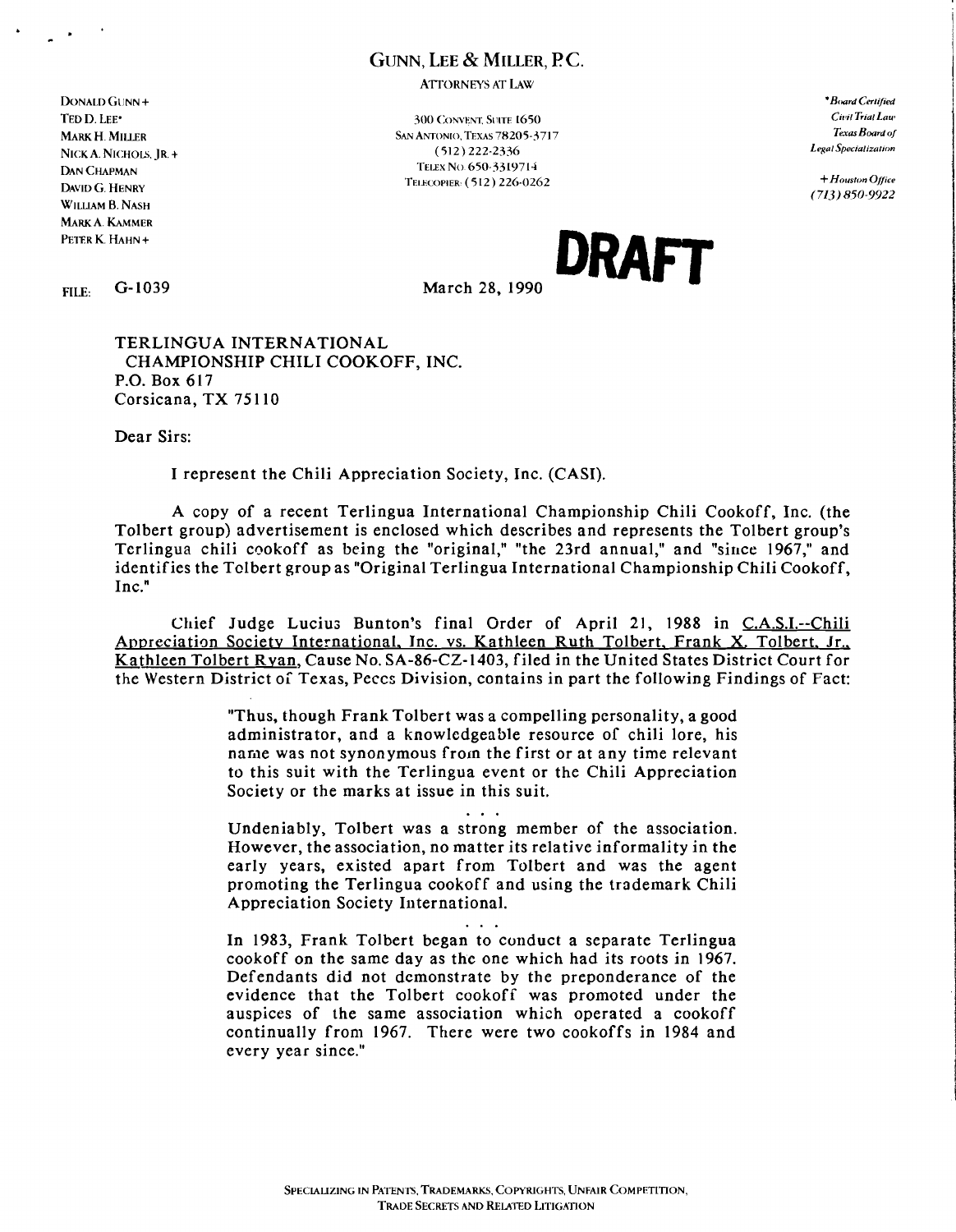Terlingua International Championship Chili Cookoff, Inc. March 28, 1990 Page 2

The Lanham Act, the Federal Trademark Act, makes "any false description or representation" of goods or services in commerce an unlawful act (Title 15, United States Code, Section 1125(a). The Tolbert group's description and representation to the public that it and its current chili cookoff as the "original", "the 23rd annual" and "since 1967" are contrary to Chief Judge Bunton's April 21, 1988 Findings of Fact that "the association [CASI] ... existed apart from Tolbert and was the agent promoting the Terlingua cookoff and that in 1983, Frank Tolbert began to conduct a separate Terlingua cookoff ..."

The Tolbert group no doubt still believes that it is the successor to the original 1967 organization and original Terlingua cookoff and that it's Terlingua Chili Cookoff is therefore the 23rd Annual. Nevertheless, the Tolbert group spent tens of thousands of dollars on attorneys, presented its best case in court and lost in a fair fight. If the Tolbert group will not honor the Court's findings, CASI may have to go back before Judge Bunton. Judge Bunton, on comparing the Tolbert group's advertising with his Findings of Fact, is unlikely to find that the Tolbert group's current advertising is truthful.

The Tolbert group was incorporated under the corporate name of "Terlingua International Championship Chili Cookoff, Inc" on July 1, 1983. The Texas Business Corporation Act, article 2.05(c), states, in part, "The filing of articles of incorporation under Part 3 of this Act, ... does not authorize the use of a Corporate name in this State in violation of the rights of another under the federal Trademark Act of 1946 (I5 U.S.C., Section 1051 et seq.), the Texas trademark law (Chapter 16, Business & Commerce Code) ... or the common law." The Tolbert group's recent addition of "Original" to its corporate name is also a The Tolbert group's recent addition of "Original" to its corporate name is also a deliberate affront to Judge Bunton's Findings of Fact. It has the effect of further confusing the public into believing that your corporation is the original 1967 organization. The Tolbert group's use of this name and mark has caused confusion between it and CASI's name and marks.

A second related problem is that the Tolbert group is systematically sending Tolbert cookoff packages to promoters who have their names published in the Goat Gap Gazette after they sign up to run CASI sponsored cookoffs. The Tolbert group is aware that promoters published in the Goat Gap Gazette as promoting "CASI" cookoffs or under "CASI Rules" have agreed with CASI to conduct their cookoff under CASI rules. The literature the Tolbert group sends these new CASI promoters is confusing because it describes and represents the Tolbert group and its services as "original," "23rd annual," and "since 1967." The Tolbert group's cookoff package includes "Tolbert Rules" which are largely copied from CASI Rules, further making the Tolbert group's cookoff package confusingly similar to the local promoter.

These activities of the Tolbert group have caused improper rules to be applied at CASI sponsored events, improper results sent in by promoters to CASI, results sent to the Tolbert group rather than CASI, and bad feelings being created from what should be fun events. Similar problems have occurred with respect to the Tolbert group's soliciting chili cooks for the annual Terlingua cookoff that the Tolbert group knows have already agreed to cook at the CASI cookoff on the same days.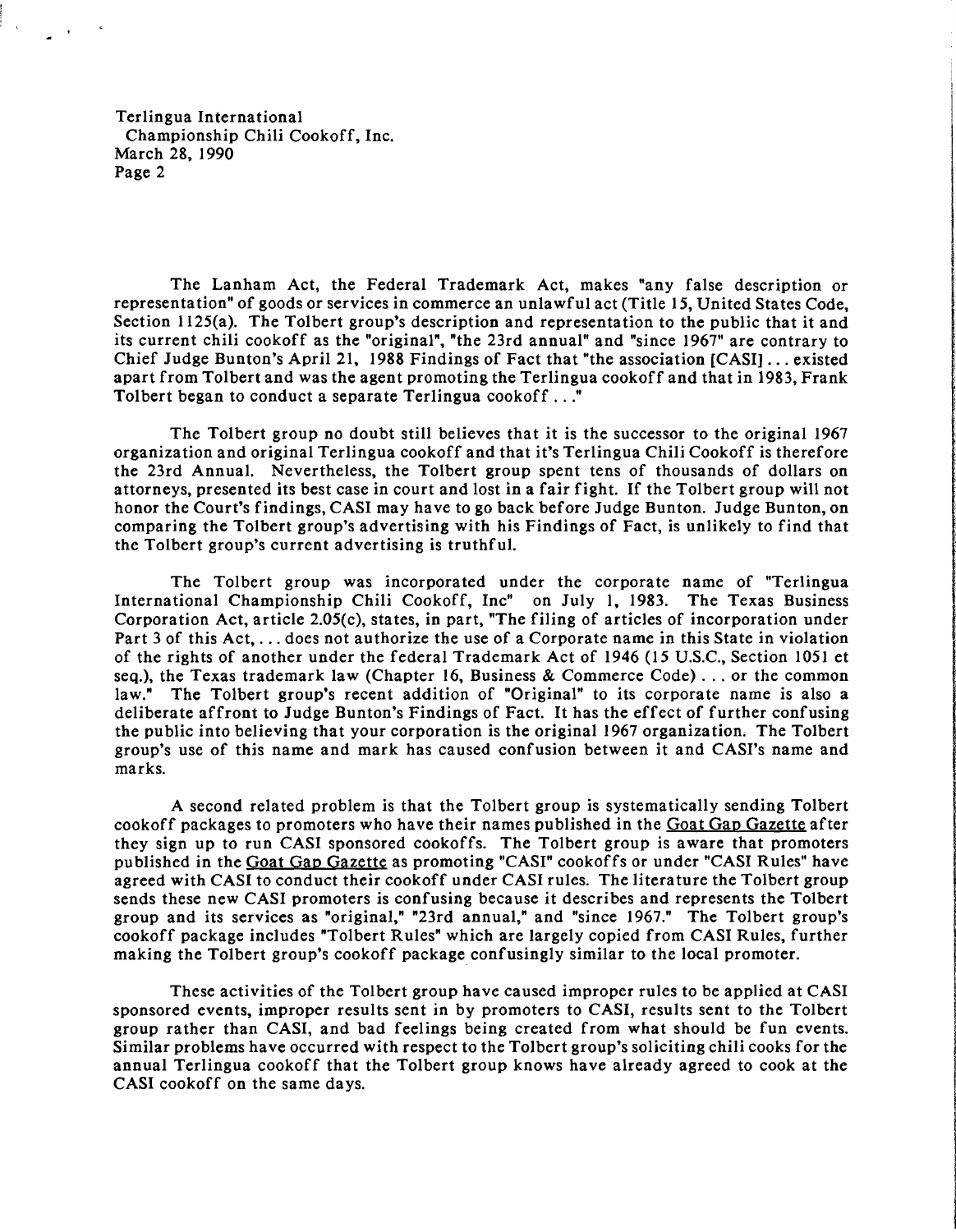Terlingua International Championship Chili Cookoff, Inc. March 28, 1990 Page 3

..

CASI is willing to take the Tolbert group on in honest, open, free competition. If the Tolbert group honestly believes that it is different and better than CASI it is free to distinguish itself from CASI, locate and train its own cookoff promoters and have its own chili cookoffs. However, once CASI has gone to the expense and trouble of locating a cookoff promoter, educating the promoter in how to run a chili cookoff, and having the promoter agree to conduct the cookoff under CASI rules, interference by the Tolbert group with CASI's agreement and relationship with that promoter for that cookoff is unlawful.

Legally, the Tolbert group's conduct in this respect is termed "interference with beneficial contractual relationships." You may be familiar with Pennzoil vs. Texaco. Pennzoil made an oral agreement with Pennzoil. Texaco, knowing of that oral agreement, interfered with it. The resulting judgment was in favor of Pennzoil for eleven billion dollars. The lesson of that case is that in Texas an agreement is an agreement and that third parties interfere with it at their peril.

A third problem, mentioned above, is that the Tolbert group is copying CASI's cookoff rules. When CASI modifies its CASI rules the Tolbert group copies the changes. The Copyright Act of 1976, Title 17, United States Code, Section 106, makes it unlawful to infringe an author's work by copying it with a substantially similar second work. Tolbert's rules are copied from and are "substantially similar" to the CASI rules. The Tolbert group is, therefore, unlawfully infringing on the CASI's copyright rights to CASI rules.

While this firm represented CASI in its litigation with the Tolbert group, my individual representation of CASI is relatively new (although I am and have been a member of CASI). As a lover of chili and of chili cookoffs, I hope that CASI and the Tolbert group can resolve this matter without, once again, each spending tens of thousands of dollars on attorneys. That money should be spent promoting chili and the wonderful chili culture. The problems discussed above, however, are not mere technicalities. They are causing confusion and hard feelings in the chili world and damage to CAS!.

CASI and the Tolbert group already fought this battle once. CASI won and is not looking for a second fight unless one is necessary. The Tolbert group, however, is reneging on the one basic rule of a fair fight, that the loser abide by the result.

A prompt response is needed from the Tolbert group concerning these matters. I enclose a Statement which sets out what the law is and states that the Tolbert group will comply with the law. If the Tolbert group believes CASI is violating the law in some ways that injure the Tolbert group I encourage you to let me know what its complaints are. Perhaps communication between the Tolbert group and CASI may help resolve these issues.